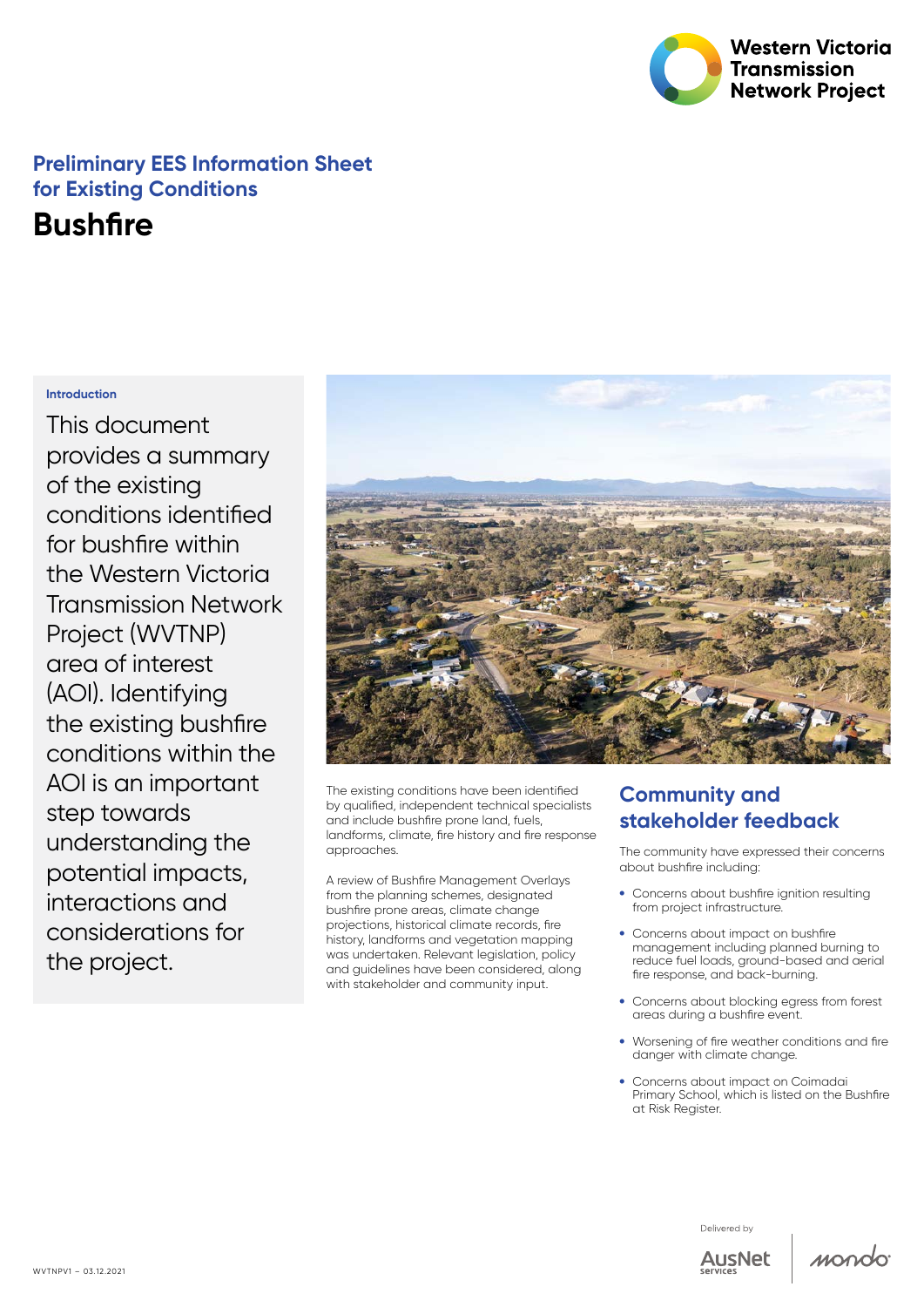

Bushfire Prone Land (Data source: VICMAP\_PLANNING, 2021; NV2005\_EVCBCS, 2021; BUSHFIRE\_PRONE\_AREA, 2021)

#### **Bushfire prone land**

The majority of the AOI and the land surrounding it is classified by the Victorian Government as bushfire prone, except for the urban area of Ballarat and inner urban areas of Ballan, Bacchus Marsh and Melton. Higher risk bushfire prone areas are identified in planning scheme Bushfire Management Overlays.

#### **Vegetation and bushfire fuels**

Patches of native eucalypt forest and blue gum and pine plantations are the main sources of bushfire fuel in and surrounding the AOI, including areas at Lexton, Waubra, Creswick, Wombat State Forest and Lerderderg Gorge. Grazed pastures, rainfed cropping areas, roadside vegetation and native grasslands distributed across the AOI also contribute fuel.

#### **Landform and topography**

Topography and aspect influence soils, vegetation type, fuel moisture characteristics and hence fire behaviour. Fires burn more rapidly upslope than downslope. Fires burning in areas of significant differences in elevation may throw embers ahead of a main fire front (weather permitting) and rapidly increase the scale of a bushfire. There are hills, ridges, escarpments and eruption points distributed across the AOI, with topographic relief greatest in the area west of Waubra and east of Ballarat.

#### **Climate and weather**

Fire danger ratings (FDR) provide the potential fire danger on any given day in a particular location and are based on the Fire Danger Index (forest or grass). The index is a measure of vegetation dryness with air temperature, wind speed and humidity. FDR values at Ballarat are typically in the high FDR range between December and March and in the low to moderate FDR range at other times of year. Long term rainfall and temperature records from meteorological stations indicate the area west of Ballarat typically has warm and relatively dry summers and cool, wet winters with higher annual average rainfall totals than in the east of the AOI. During summer, afternoon winds at Ararat are primarily from the south, south-west and west.

Fire weather conditions at Melbourne Airport (representing the east of the AOI) are similar to Ballarat, with slightly more days in the very high FDR range and above. In the east of the AOI, rainfall peaks in Autumn and late Spring, temperatures are warmer at the lower elevations, and afternoon winds are primarily from the south during the summer fire season. Daily maximum temperatures over 40°C are typically recorded a few times each year, with temperatures greater than 45°C recorded in the east of the AOI. A number of days with extreme fire danger rating occur most years within the AOI.

More information about FDR is available at: [https://www.cfa.vic.gov.au/warnings](https://www.cfa.vic.gov.au/warnings-restrictions/total-fire-bans-and-ratings/about-fire-danger-ratings)[restrictions/total-fire-bans-and-ratings/about](https://www.cfa.vic.gov.au/warnings-restrictions/total-fire-bans-and-ratings/about-fire-danger-ratings)[fire-danger-ratings](https://www.cfa.vic.gov.au/warnings-restrictions/total-fire-bans-and-ratings/about-fire-danger-ratings)

Climate change is projected to exacerbate fire weather conditions across the AOI over the period to 2070. Rainfall is projected to decline, temperatures and frequency of days with elevated fire danger are projected to increase, and the period of high fire risk weather is projected to extend from October to March.

#### **Fire history**

Bushfires occur frequently in the landscape around the AOI, particularly in large tracts of forested public land (i.e., in the Grampians National Park, Pyrenees State Forest, Wombat State Forest, Lerderderg State Park and Brisbane Ranges National Park). Of over 650 fires recorded within 50km of the AOI since 1980, 75 have directly impacted the AOI. While these fires are typically small, fires that become established during the dangerous fire weather conditions that periodically occur within the AOI may burn large areas.

In the AOI and more generally in Victoria, most major bushfires start (or escape containment) on severe or extreme fire danger days; characterised by high temperatures, low relative humidity and strong north to north-westerly winds. Under these conditions bushfires may spread rapidly towards the south or south-east. These days are often accompanied by a passage of cold fronts during the late afternoon or evening which shift winds towards the south-west and may further strengthen them. If the northern flank of a fire burning under elevated fire weather conditions has not been contained effectively before the wind change arrives, the change may create a wide fire front from the former flank and lead to a rapid escalation in fire size.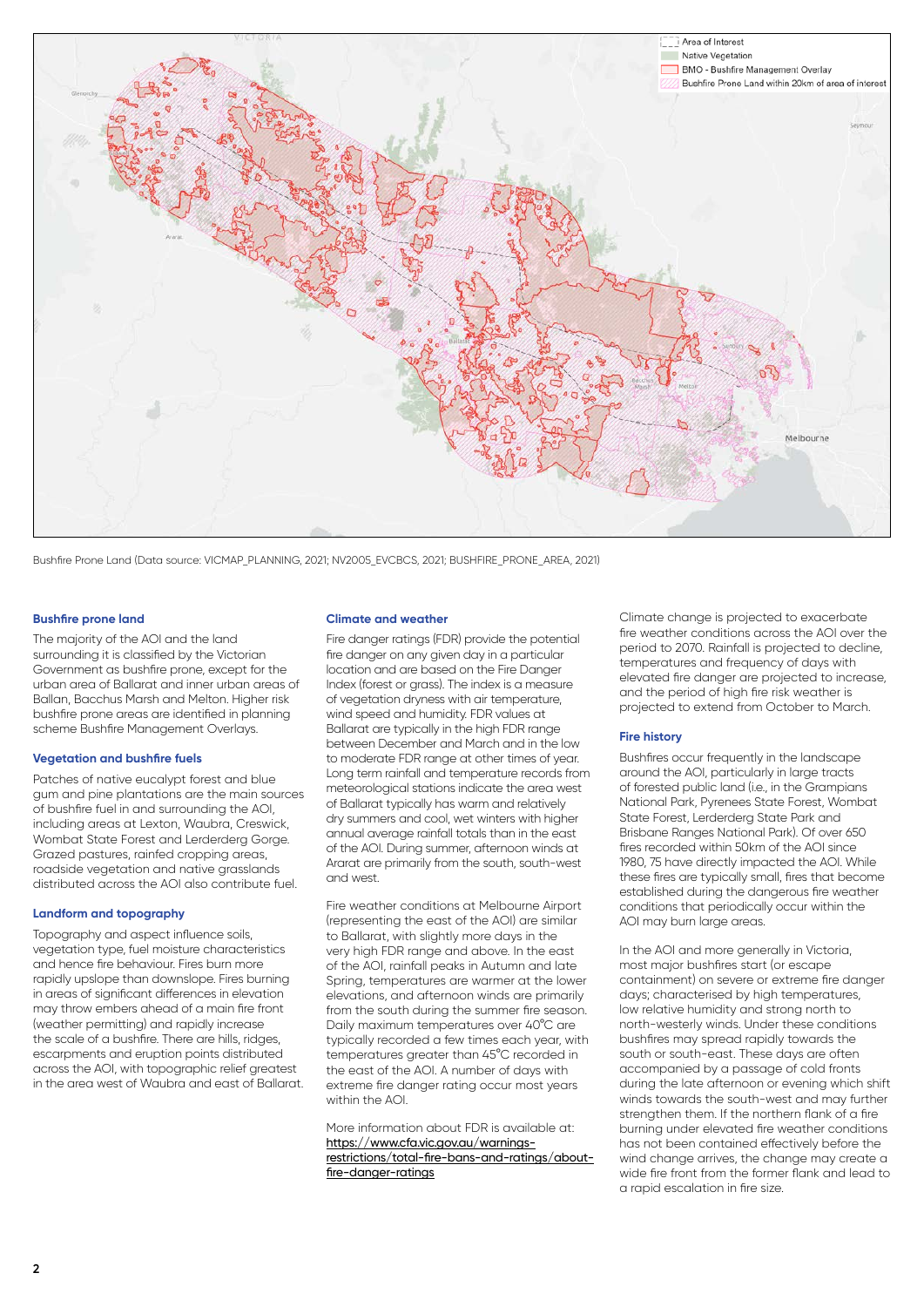

Bushfire history in the AOI and surrounding area (Data source: FIRE\_HISTORY\_LASTBURNT, 2021; NV2005\_EVCBCS, 2021)

Planned burns are also conducted in forest and woodland on public land by Forest Fire Management Victoria and associated agencies. The Country Fire Authority and private landholders undertake planned burns on private land for fire protection or farm management purposes (e.g., stubble burns by cropping farmers).

There is no record of the Victorian transmission network (transmission lines, switchyards, terminal stations) being the cause of a bushfire. While there is no record of the Victorian transmission network starting a bushfire, the distribution network has been the cause of bushfires. The 2009 Victorian Bushfires Royal Commission identified a strong historical correlation in Victoria between catastrophic bushfires and the failure of electricity distribution assets (e.g., distribution lines clashing or falling to ground). Five of 11 major fires included in the commission's investigations and several earlier fire events (in 1969, 1977 and 1983) resulted from the failure of electricity distribution assets. More information about how AusNet Services manages bushfire risk is detailed in the *Managing fire risk* fact sheet on the **[project website](https://www.westvictnp.com.au/)**.

#### **Fire risk management arrangements**

Prevention of bushfire ignition from transmission powerlines is governed by the *Electricity Safety Act 1998, Electrical Safety (Electric Line Clearance) Regulations 2020* and *Electrical Safety (Bushfire Mitigation) Regulations 2013*. Schedule 1 to the *Electrical Safety (Electric Line Clearance) Regulations 2020* is the Code of Practice for Electric Line Clearance, which specifies minimum clearance requirements between transmission (and distribution) powerlines and nearby vegetation and trees that could fall into the transmission line

corridor, as well as procedures for vegetation cutting and removal. Clearance requirements take account of the voltage of the transmission line, as well as sag and sway of the conductors (powerlines). Compliance with the Code of Practice is mandated for transmission network operators. The *Electrical Safety (Bushfire Mitigation) Regulations 2013* provide for the preparation of bushfire mitigation plans by electricity network operators and their authorisation under the *Electricity Safety Act 1998*. The plans provide management procedures and processes to ensure that the network is compliant with the regulations and risk of fire is minimised. The plans are submitted to Energy Safe Victoria every 5 years for approval.

#### **Fire response**

Bushfire emergency responses in Victoria operate under the auspices of Emergency Management Victoria (EMV) and the Emergency Services Commissioner. Two primary bushfire management agencies operate in the AOI and surrounding areas: Country Fire Authority (primary fire response agency for private land in Victoria) and Forest Fire Management Victoria (primary bushfire management agency for public land). Fire response aircraft are based at Stawell (fixed wing), Ballarat (rotary wing), Bacchus Marsh (rotary wing) and Avalon (fixed wing).

Ground-based operations use a variety of water sources, typically close to the fire grounds. These include creeks, farm dams, fire dams, water storages, lakes and town supplies. Fixed wing aircraft refill with water from mains supplies at airfields. Rotary wing aircraft may refill from a variety of field sources, including town supplies, depending on water availability and access.

Neighbourhood safer places, also known as a bushfire place of last resort, are designated by Councils and provide shelter for people from the immediate life-threatening effects of a bushfire. Those relevant to the communities in the AOI include:

- Toll Bar Recreation Reserve, Lexton.
- Waubra Recreation Reserve
- Creswick Visitor Centre.
- Gordon Community Hall.
- Macpherson Park Oval No. 1, Toolern Vale.
- Landsborough Recreation Reserve (outside AOI).
- • Egans Reserve, Greendale (outside AOI).



Source: www.cfa.vic.gov.au